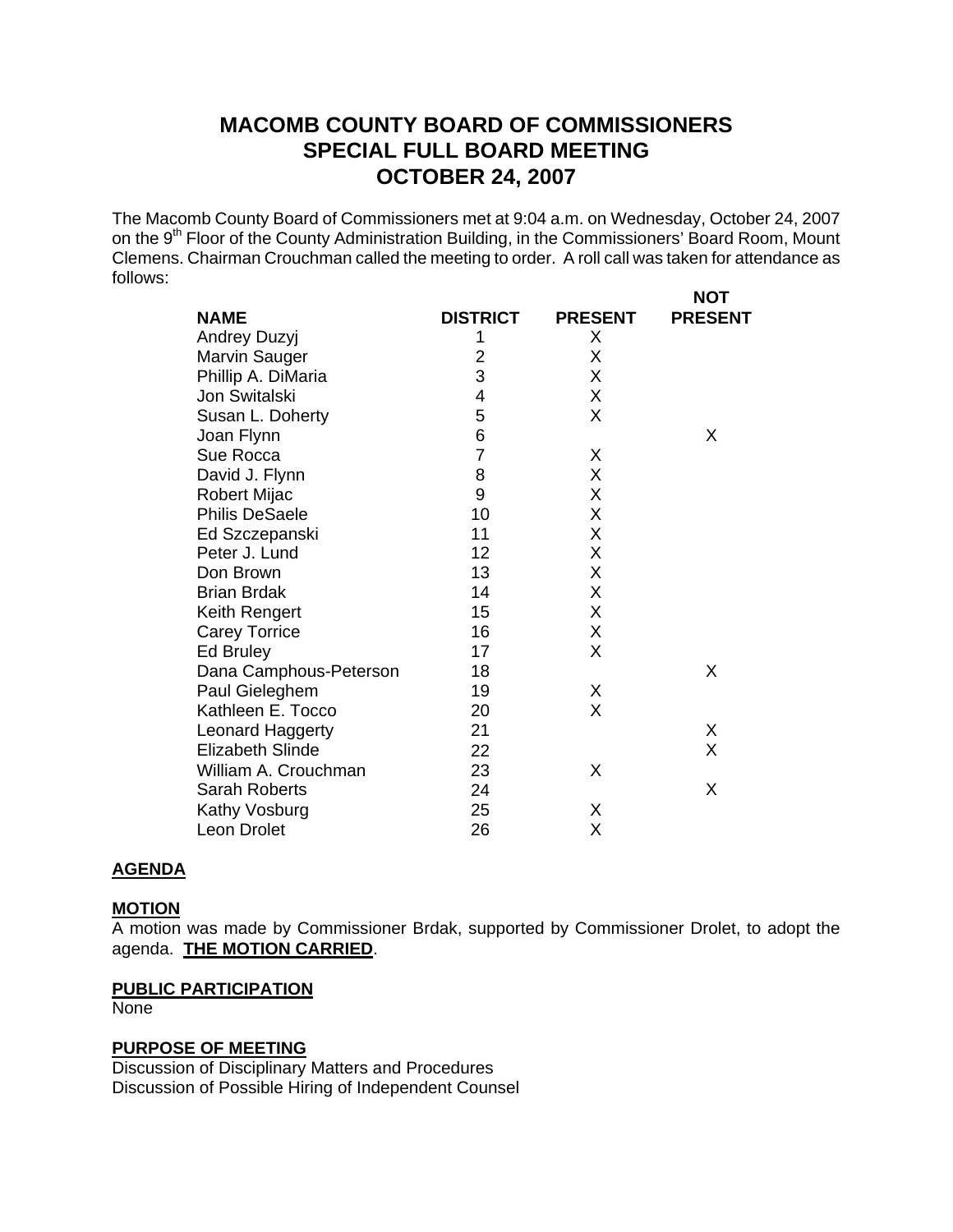$M$  $T$ 

# **MOTION**

A motion was made by Commissioner Tocco, supported by Commissioner Mijac to retain the services of Daniel Bernard.

A roll call vote was taken.

Voting Yes were: Brdak, Bruley, Doherty, Duzyj, D. Flynn, Gieleghem, Lund, Mijac, Rengert, Sauger, Switalski, Tocco, Torrice, Crouchman. There were 14 "Yes" votes. Voting No were: Brown, DeSaele, Drolet, Rocca, Szczepanski, Vosburg. There were 6 'No" votes.

# **THE MOTION CARRIED.**

### **NEW BUSINESS**

Commissioner Doherty spoke regarding human resources procedures.

Commissioner Mijac spoke regarding the resignation of the Veterans' Affairs Director.

Commissioner Duzyj spoke regarding the prompt notification of the situation with the Veterans' Affairs Director.

Commissioner Gieleghem spoke regarding the amount owed for the medical discount card and the letter that was distributed to explain.

### **PUBLIC PARTICIPATION**

**None** 

# **ROLL CALL**

|                         |                 |                | ו שצו          |
|-------------------------|-----------------|----------------|----------------|
| <b>NAME</b>             | <b>DISTRICT</b> | <b>PRESENT</b> | <b>PRESENT</b> |
| <b>Andrey Duzyj</b>     | 1               | X              |                |
| Marvin Sauger           | $\overline{2}$  | X              |                |
| Phillip A. DiMaria      | 3               |                | X              |
| Jon Switalski           | 4               | X              |                |
| Susan L. Doherty        | 5               | X              |                |
| Joan Flynn              | 6               |                | X              |
| Sue Rocca               | $\overline{7}$  | Χ              |                |
| David J. Flynn          | 8               | X              |                |
| <b>Robert Mijac</b>     | 9               | X              |                |
| <b>Philis DeSaele</b>   | 10              | X              |                |
| Ed Szczepanski          | 11              | Χ              |                |
| Peter J. Lund           | 12              | X              |                |
| Don Brown               | 13              | Χ              |                |
| <b>Brian Brdak</b>      | 14              | X              |                |
| Keith Rengert           | 15              | X              |                |
| <b>Carey Torrice</b>    | 16              | X              |                |
| Ed Bruley               | 17              | X              |                |
| Dana Camphous-Peterson  | 18              |                | X              |
| Paul Gieleghem          | 19              | X              |                |
| Kathleen E. Tocco       | 20              |                | X              |
| Leonard Haggerty        | 21              |                | X              |
| <b>Elizabeth Slinde</b> | 22              |                | X              |
| William A. Crouchman    | 23              | X              |                |
| Sarah Roberts           | 24              |                | X              |
| Kathy Vosburg           | 25              | X              |                |
| Leon Drolet             | 26              | Χ              |                |